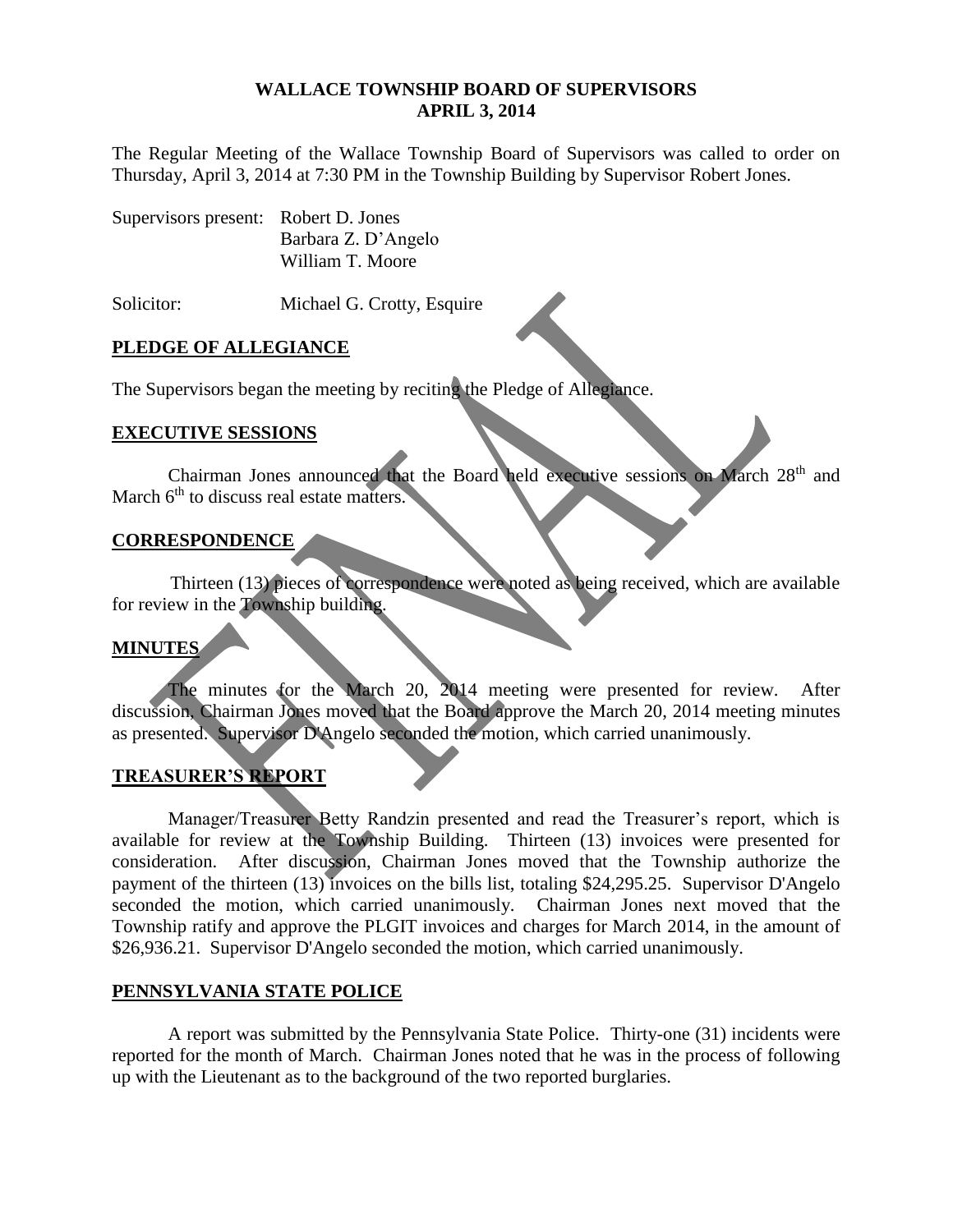### **GLEN MOORE FIRE COMPANY**

Chief Jeff Seese provided the report on behalf of the GMFC. He noted that the GMFC recently held its annual banquet, awarding Firefighter of the Year to Mike King and presenting a special recognition to John Sly. Chief Seese thanked Supervisor D'Angelo for attending the banquet. Otherwise, the GMFC responded to twenty (20) calls for the month of March, five (5) of which were in Wallace Township.

### **WESTWOOD AMBULANCE**

John Sly of the Westwood Ambulance Company was present to provide its report. He thanked the Fire Company for the recognition and noted that Westwood Ambulance would be hosting its annual banquet this month. For the month of March, the Ambulance Company responded to 107 incidents, 11 of which were in Wallace Township.

### **EMC**

Mack Kirkpatrick was present to provide his report. He recently completed an active shooter course and an advanced fire police course.

# **DARC**

No report.

# **PARK AND RECREATION COMMISSION**

Danielle McDonaugh was present on behalf of the Commission. A discussion was held as to the community concert being planned for September 20<sup>th</sup>. The Park and Rec Commission has proposed a budget of \$3,500 for the event, which would include a mix of bands. The Board discussed the need to ensure that the event and the bands are family friendly. More information will be supplied on the bands ultimately chosen for the event. Budgeting and the scope of other Park and Rec Commission events were further discussed. Ultimately, the Board noted that it would be willing to pursue the event this year on a trial basis.

# **HISTORICAL COMMISSION**

No report.

### **TOWNSHIP ARCHIVIST**

Mr. Miller noted that he was unable to attend the meeting, but provided a written request for the purchase of certain archival equipment. After discussion, Chairman Jones moved that the Board authorize the purchase of the archival equipment requested by the Archivist in the amount of \$92.90. Supervisor D'Angelo seconded the motion, which carried unanimously.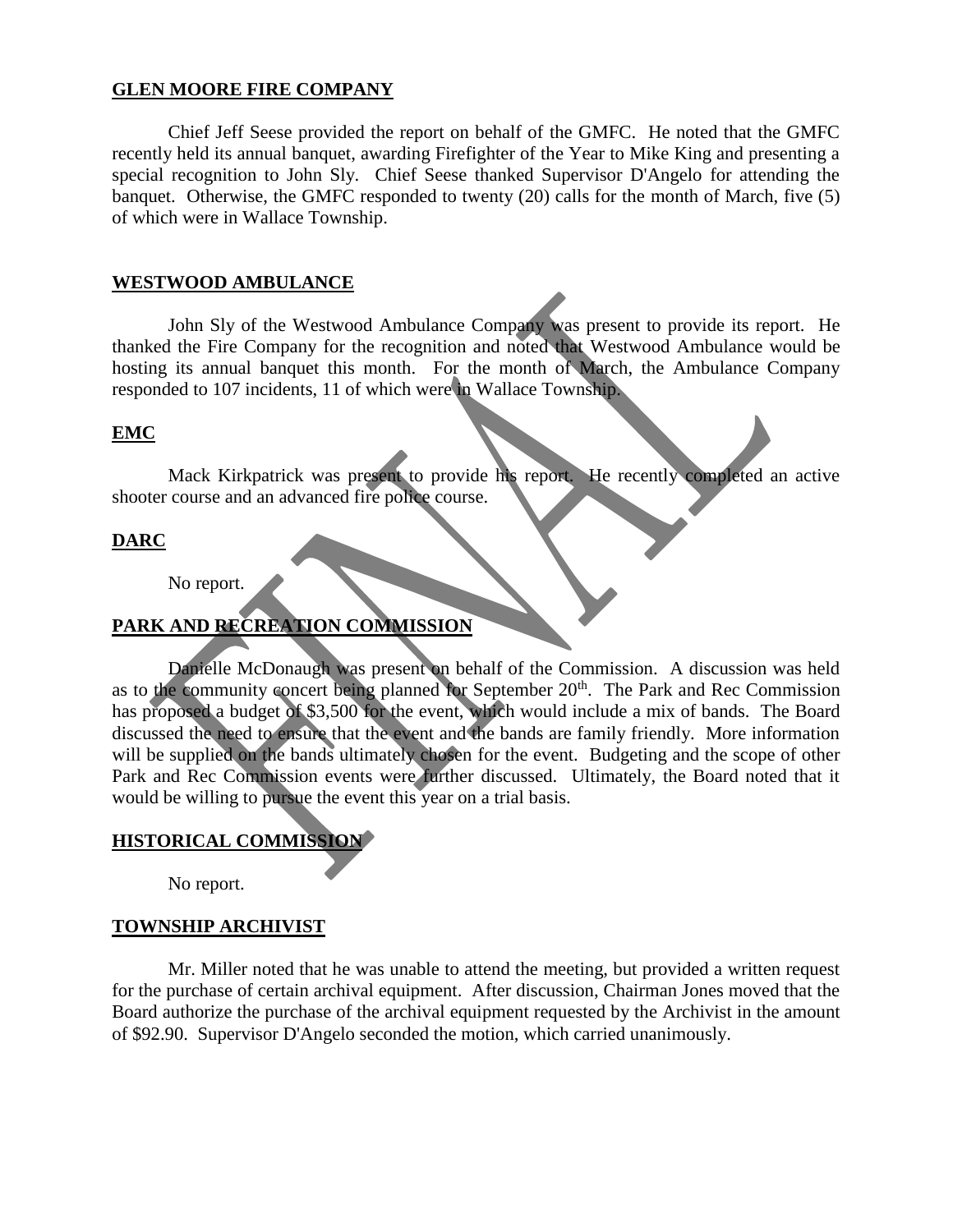## **TRAILS PRESERVATION BOARD**

No report.

# **EAC**

Tish Malloy was present to provide the report of the EAC. She provided an update and information that she obtained from the recent presentation on the Emerald Ash Borer infestations that have occurred throughout Pennsylvania. A discussion was held as to potential preventative measures that could be considered by the Township. The pamphlet provided by DCNR would be posted on the Township's website, and Tish indicated that she would incorporate a paragraph for the upcoming Township newsletter. After further discussion, the Board requested that Tish inquire as to a price estimate for identifying and marking any vulnerable ash trees in Burgess Park.

Tish further noted that she attended the pipeline safety coalition meeting and would have materials to present at a future meeting. Solicitor Crotty noted that the County has posted several varieties of model ordinances that the Township Planning Commission could consider after completion of the Comprehensive Plan. The Board agreed and requested that the Planning Commission take the issue under advisement.

### **AUTHORITY**

Supervisor D'Angelo provided the report of the Authority. The Authority is requesting that Jason Trego be appointed to fill one of the vacant positions on the Authority Board. After discussion, Chairman Jones moved that Jason Trego be appointed to the Authority for the longest, unexpired term (term ending December 2016, formerly held by Thomas McClung). Supervisor D'Angelo seconded the motion, which carried unanimously.

# **GLENMOORE VILLAGE ENHANCEMENT COMMITTEE**

Scott Juenger was present on behalf of the Committee, announcing its public/informational meeting in Wagenseller Park with the Village residents on April 26, 2014, at 5:00 p.m.

# **PLANNING COMMISSION**

Supervisor Moore provided the report of the Planning Commission. It has not met since the Board's last meeting, but previously provided recommendations for the Act 167 Ordinance and the Bidirectional Amplifier Ordinance.

### **OLD BUSINESS**

a. VPP Grant – Comprehensive Plan: Planning is continuing before the Planning Commission.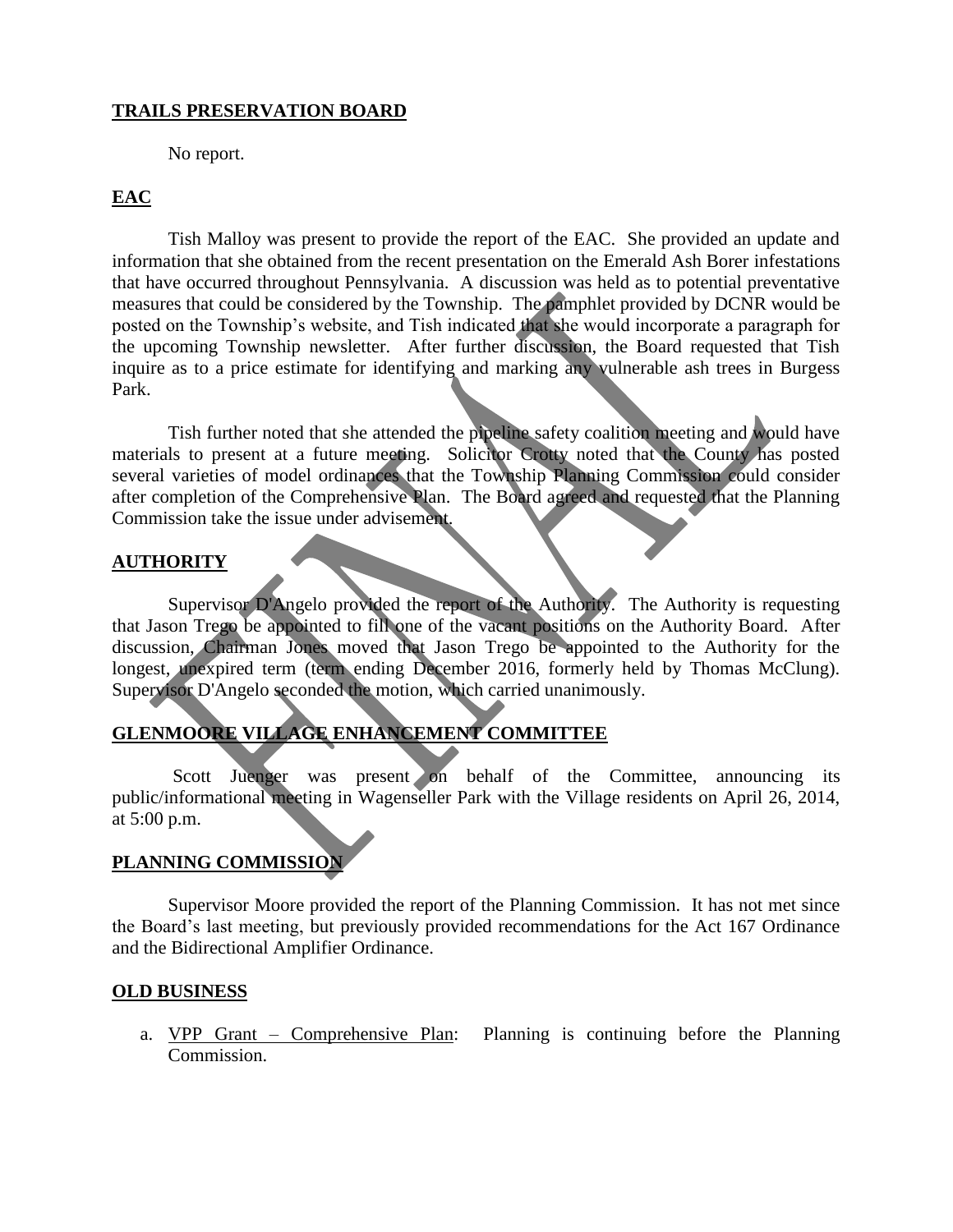b. Township Maintenance Building – Roof and Front: The Board is awaiting bid packages and specifications to be prepared by the Township Engineer for the work to be done to the roof and front of the maintenance building. It is anticipated that they will be ready for the Board's consideration by the next meeting.

## **NEW BUSINESS**

- a. Plaques: Various plaques were presented to the Board for its consideration. First, as a follow up to the hard work of Sandy Brennan and Supervisor Moore in collecting the names and terms of all past Supervisors, the Board discussed the various plaque options. After discussion, Chairman Jones moved that the Board authorize the purchase of three (3) name plaques to memorialize the past supervisors, from Crown Trophy, up to \$1,800. Supervisor Moore seconded the motion, which carried unanimously. Next, options were presented for the plaque to memorialize Joshua Tomlinson (in honor of the money donated to the Township for the purchase of the AED machine at Wagenseller Park). The language of the memorial plaque will be prepared by Manager/Treasurer Randzin, for consideration by the Board at an upcoming meeting. Pricing for the type of plaque selected by the Board would be presented at the next meeting. Lastly, plaque options were presented to honor John Phillips for allowing the Township to use space on his tower for the emergency communications radio equipment. After discussion, Chairman Jones moved that the Board authorize the purchase of the emerald green plaque from Crown Trophy, up to \$100. Supervisor D'Angelo seconded the motion, which carried unanimously.
- b. Stormwater Management Ordinance: Discussion was held as to the Stormwater Management Ordinance, which is being compelled by the State, through the County. The Supervisors noted concerns that the model ordinance would unfairly impose additional costs on smaller projects. Ultimately, however, Supervisor Moore noted that the Board is compelled to move forward with the ordinance given the potential loss of liquid fuels monies and other potential fines. After discussion, Chairman Jones moved that the Board advertise the ordinance for consideration at its meeting on June 5, 2014, at 7:30 p.m. Supervisor D'Angelo seconded the motion, which carried unanimously.
- c. April 17, 2014 Meeting: The Board will next meet on the morning of March 20, 2014, at 9:00 a.m.

### **Public Comment**

a. Scott Juenger noted that cell phone coverage is lacking in parts of the Township, which forces he and many other residents to retain a land line. The Board noted that various tower company representatives gave presentations in the past about potential tower sites. Those representatives noted that the Township Community Park would provide an ideal location for the placement of a tower. However, the easements imposed as a condition of the grant funding used to purchase the property restrict against the installation of a cell tower. The Board noted that they are continuing to review all options as to the modification of those requirements.